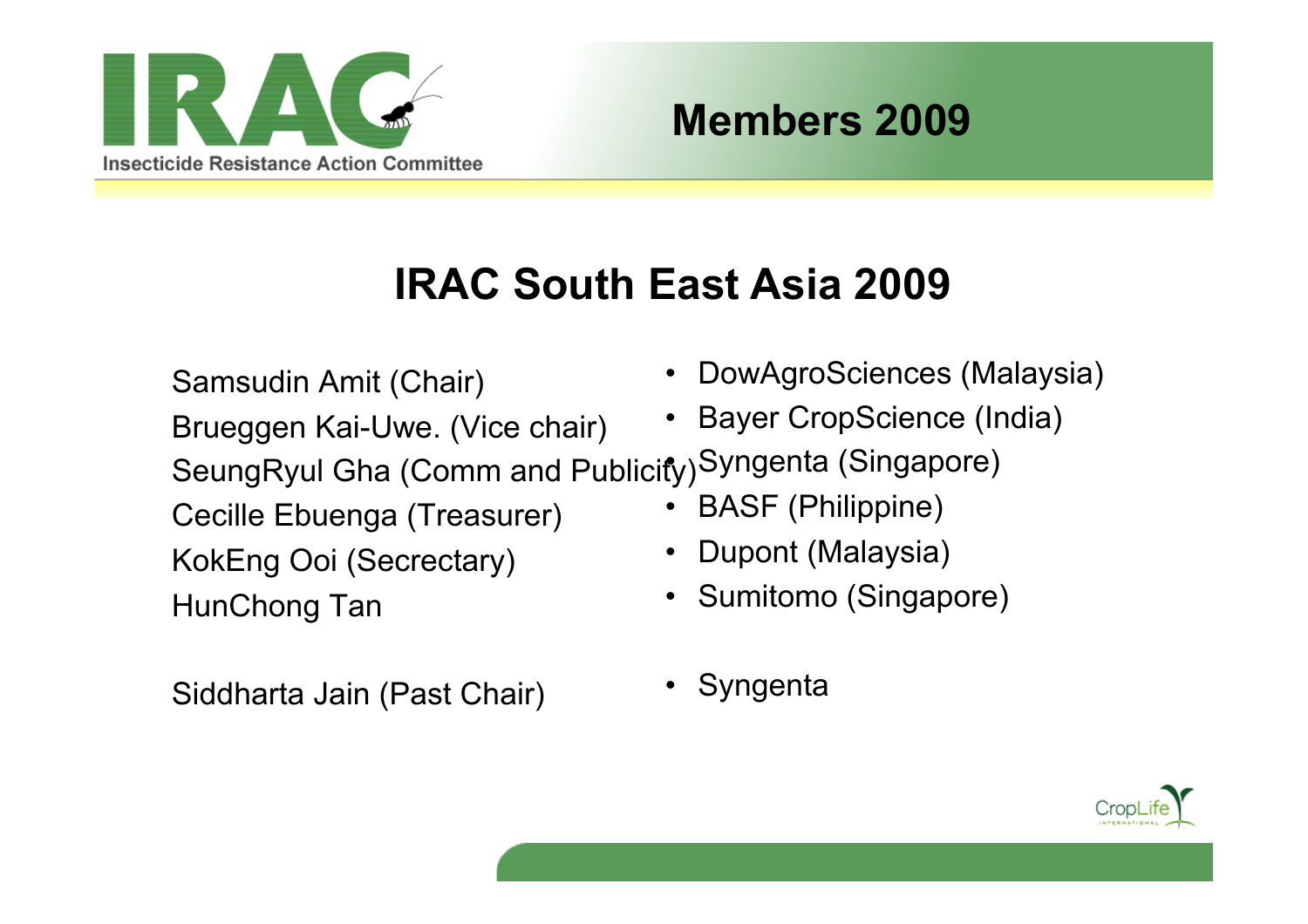



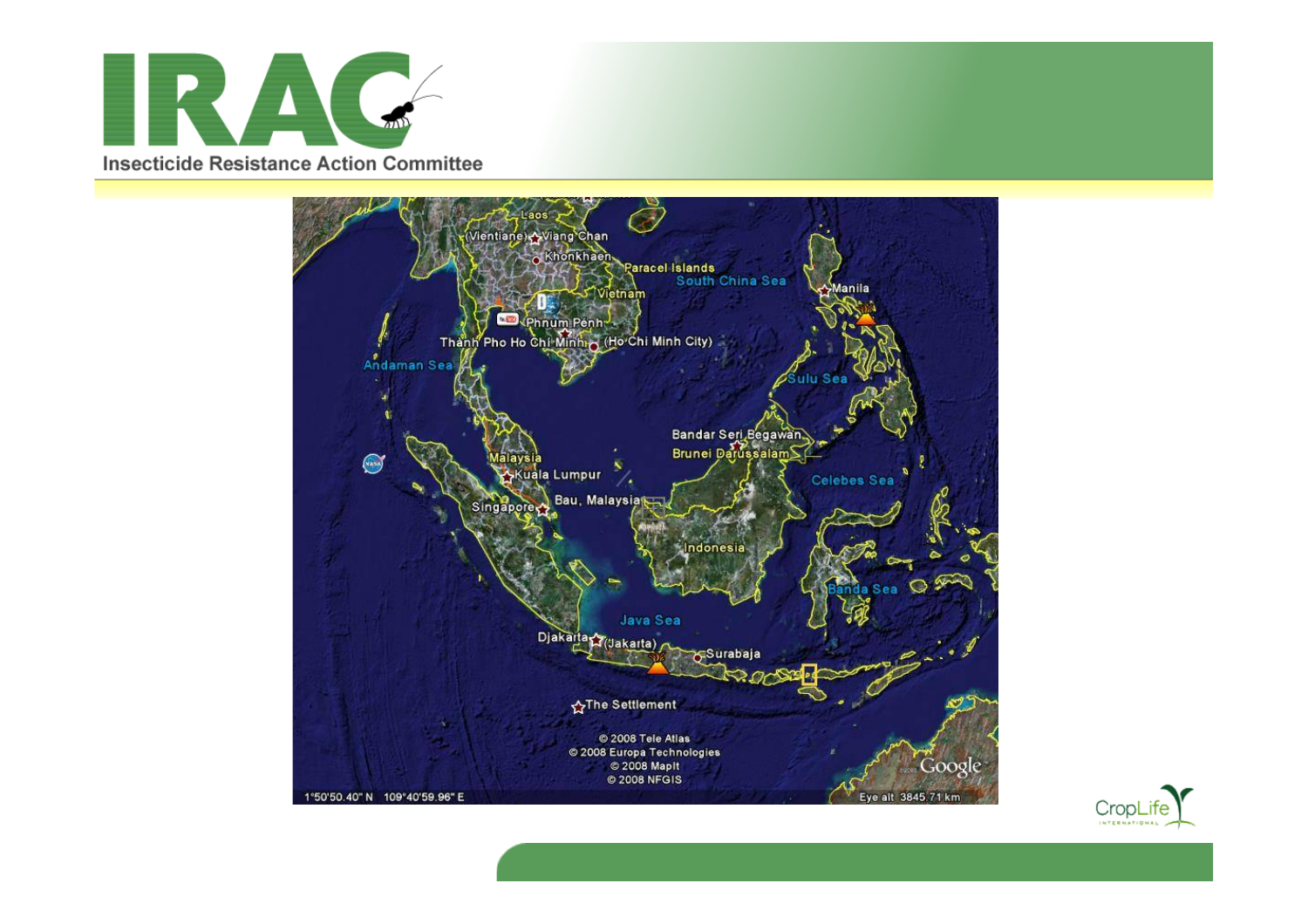

### **Overview of Organisation**

- IRAC SEA Group formed May 2007
- Charter, Scope/role include:
	- Communication and education of external and internal stakeholders on insecticide resistance managements
	- Sharing of baseline data and other resistance management options
	- Issue management of existing and new active ingredients
	- Interaction with regulatory bodies and research organizations to reflect industry perspective on key resistance related issues
	- Identifying new technologies in conventional agriculture and biotechnology and their implication to IRM
	- Currently it costs nothing to join the organisation

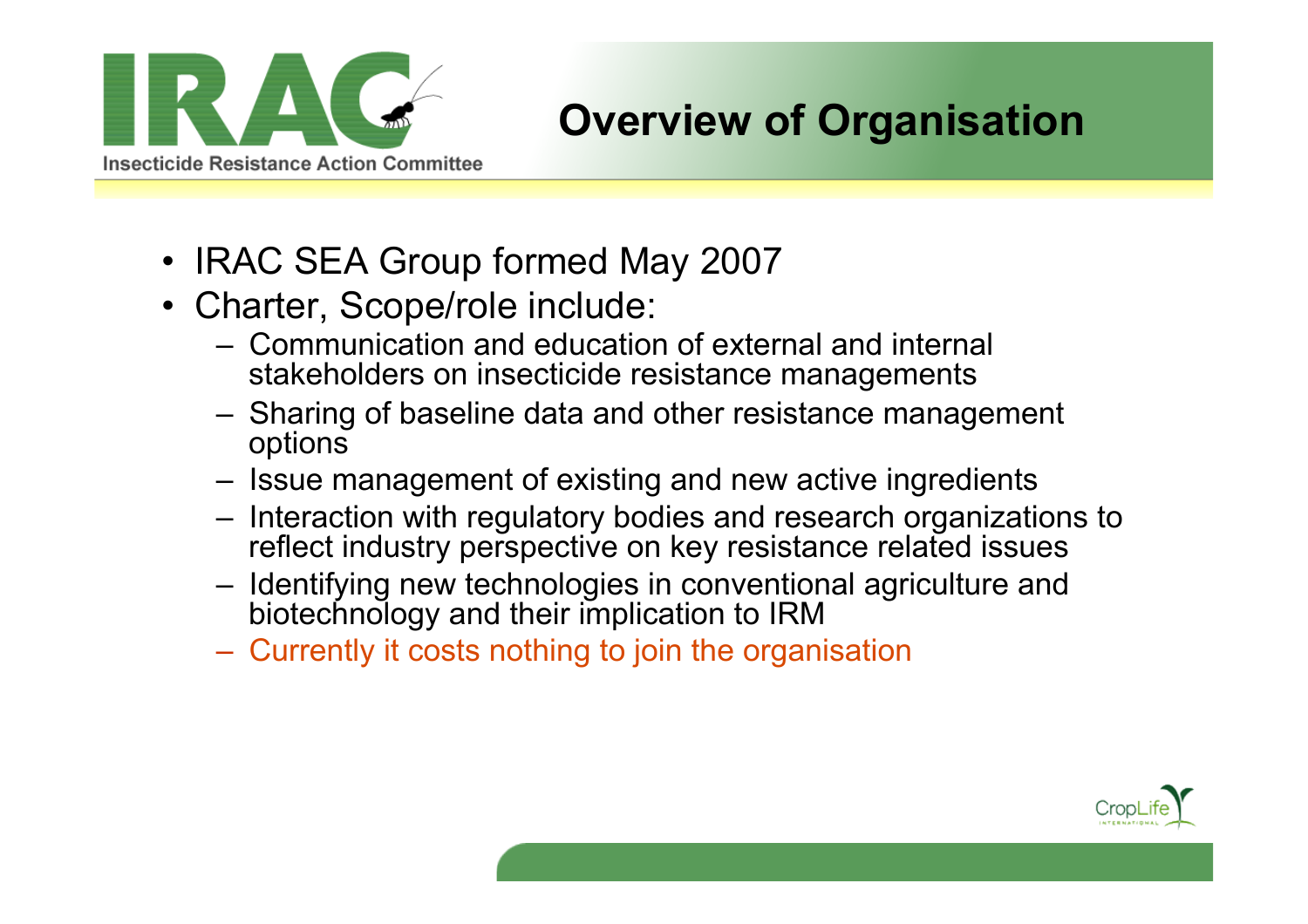

### **Modus Operation**

- Format (every 2-monthly meetings)
	- Audio meetings (the norm)
	- Meetings face to face (whenever possible)
- Conferences participation of members to network and gather information and to introduce IRAC SEA (7<sup>th</sup> International Crop Protection in the Tropics Kuala Lumpur Aug 26-28, 2008)
- Carry out IRM Survey and studies from time to time to validate data and field reports
- Identify joint activities / projects with CropLife Asia Pacific
- Training
	- Members to upgrade their technical expertise
	- Train the trainers through the Industries or Governments extension work
- Education
	- Special seminars for researchers when particular issues arise

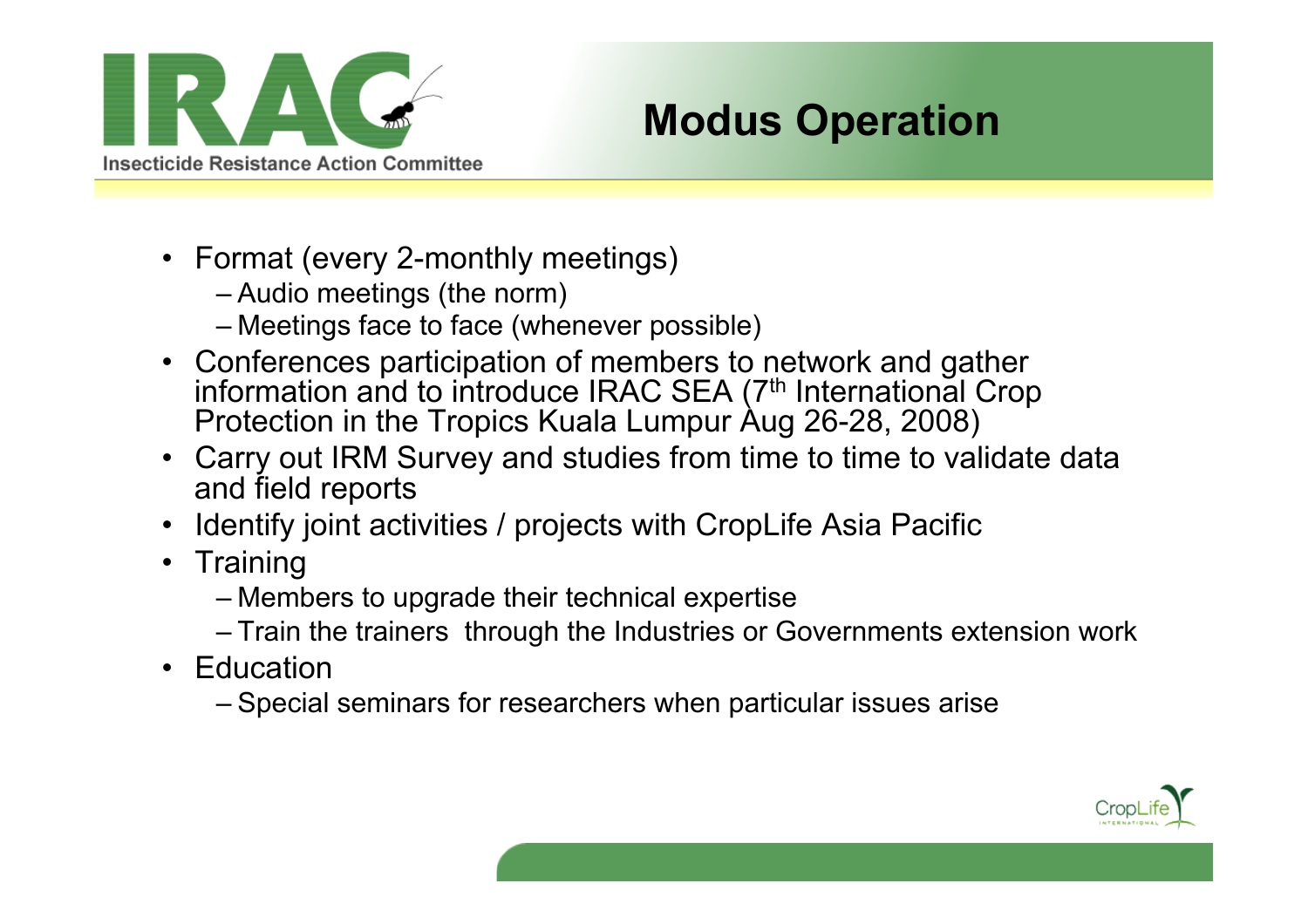

### **Current activities**

- Create awareness of IRAC SE Asia through Conferences like in Croplife Conferences and other venues – on going
- Set up Committee & Governance done
- Recruit other potential members on going process
- Identify projects in conventional as well as biotechnology related to IRM – on going process
- Develop budget needs and accounting process depending on needs and importance
- Discuss joint understanding of potential outcome and benefits on IRM issues – on going

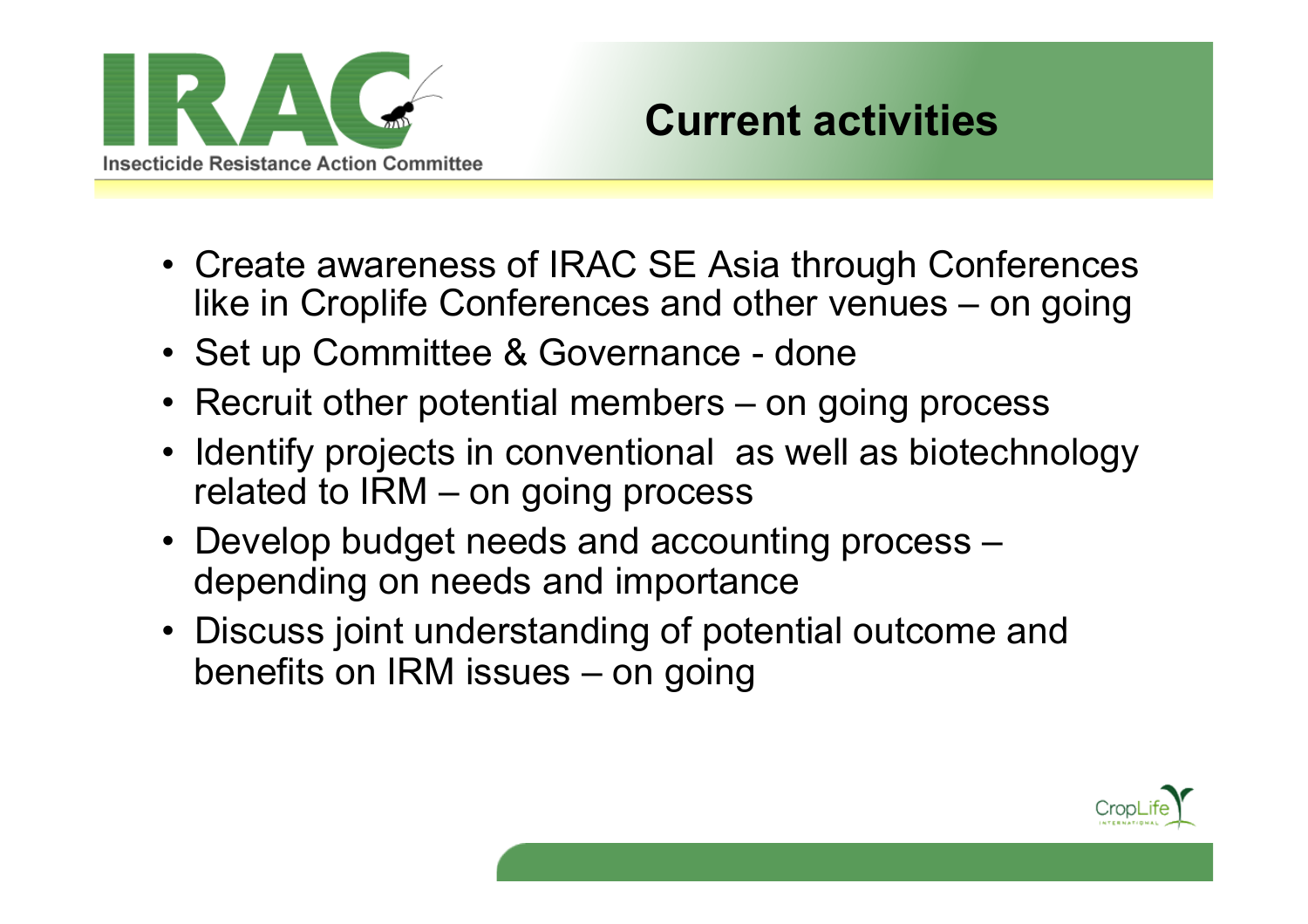

### **Current project 1**

- Establish sound susceptibility baseline data for jointly identified MOA's in critical pests like brown planthoppers in rice and Spodoptera in vegetables in ASEAN
	- Completed in Dec 2009. This is a complex activity since we have to take into consideration the active ingredients to focus, geography and area affected, level of resistance and methodology to employ.
- Outcome, to work on jointly agreed frames of recommendations based on baseline data leaving room for each member to establish own marketing strategies
- Communicate results and recommendations of item 1 above to key stakeholders involved

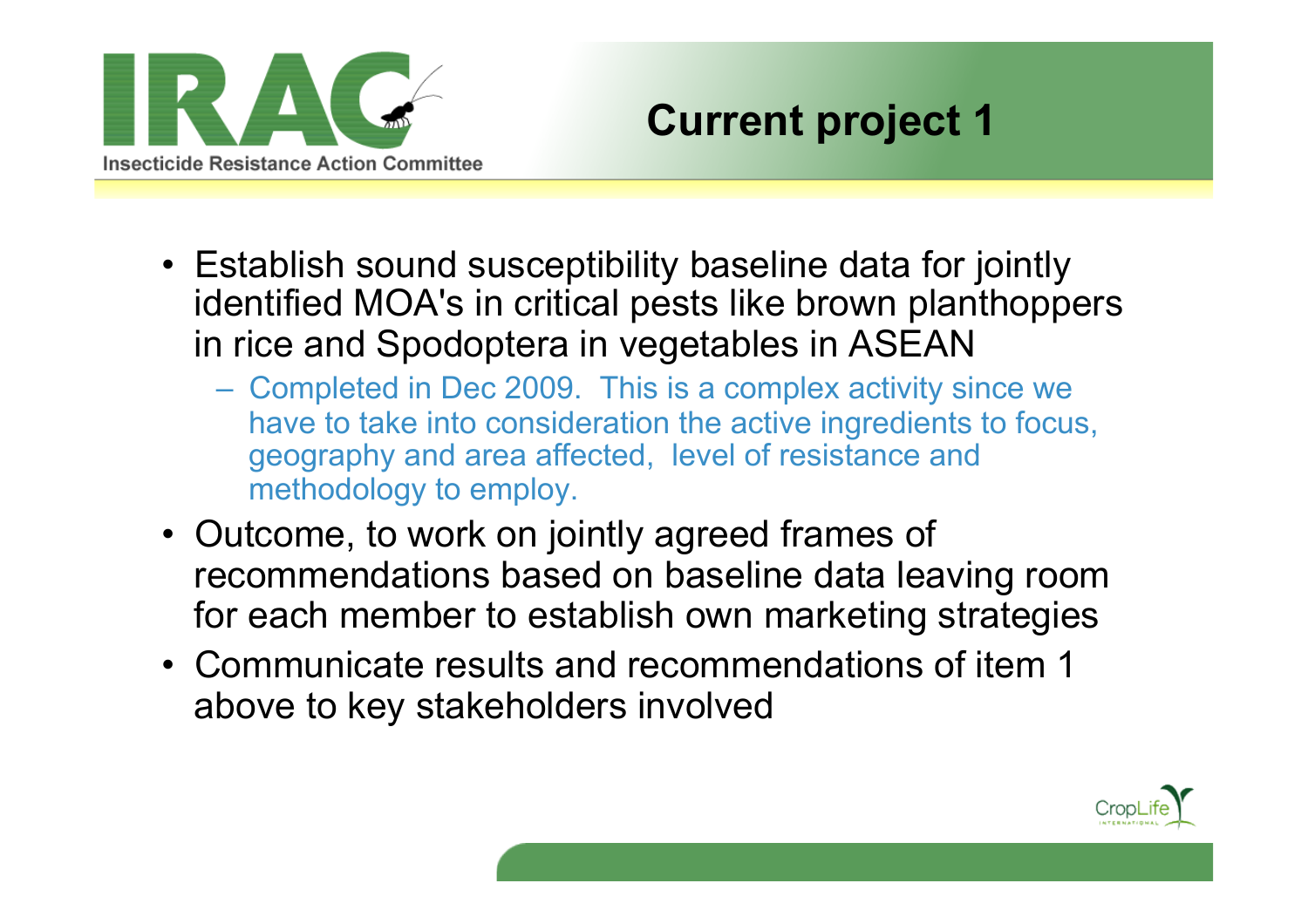

### **Current project 2**

- To carry out activities on Insect Resistance Management Recommendations in member countries in second half of year 2009
- Countries to focus
	- Malaysia
	- Philippine
- Will be working with the SEA Croplife group in conjunction with the Safe Use of Pesticides Campaign
	- Completed in Dec 2009 at the IRAC SEA Symposium held at Holiday Villa, Subang Jaya, Selangor Malaysia.